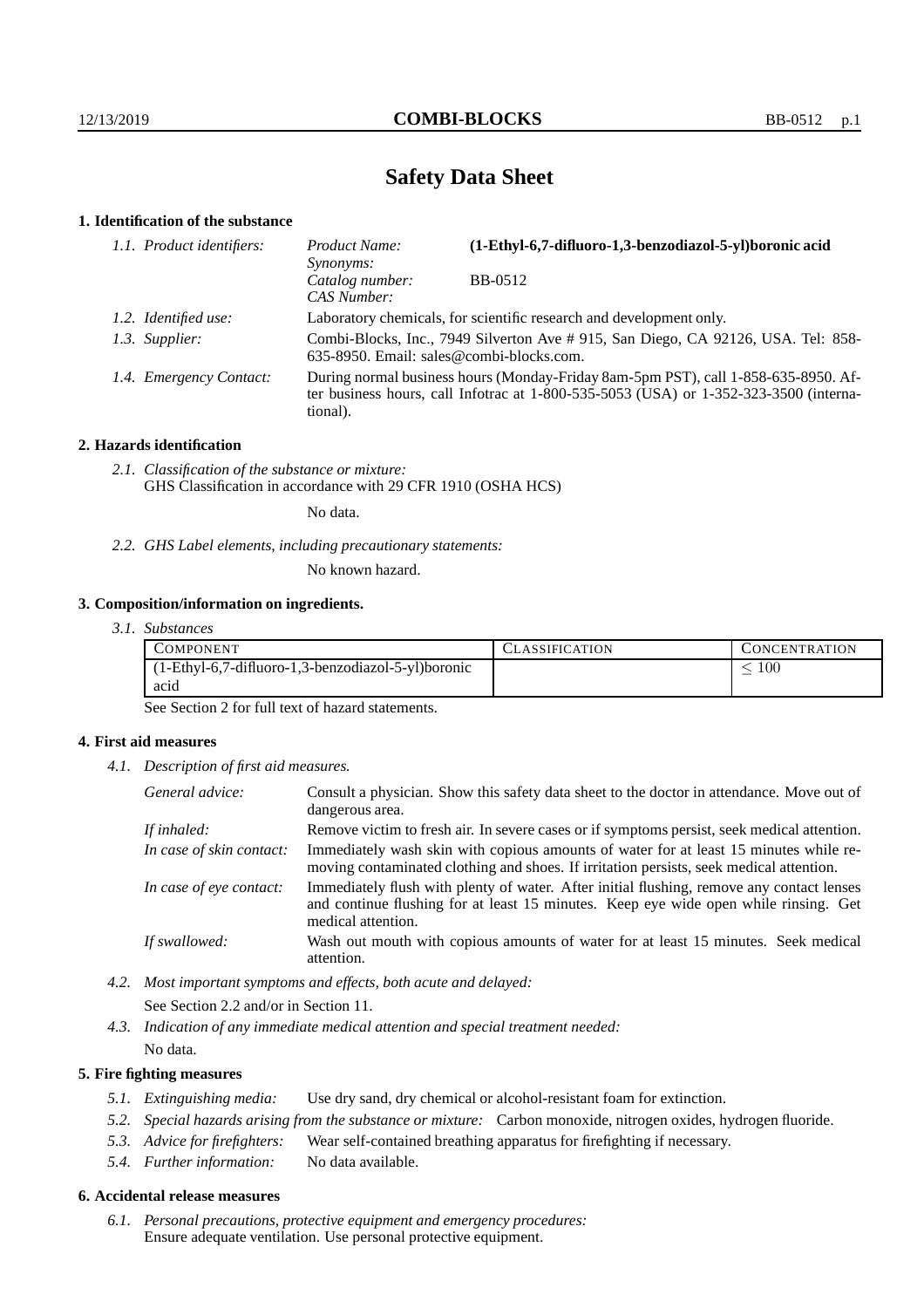| 6.2. Environmental precautions:                                                                               |                                                                                                                                                                                                                                                            |                                                                                                                                                                                                                                                                    |  |  |
|---------------------------------------------------------------------------------------------------------------|------------------------------------------------------------------------------------------------------------------------------------------------------------------------------------------------------------------------------------------------------------|--------------------------------------------------------------------------------------------------------------------------------------------------------------------------------------------------------------------------------------------------------------------|--|--|
|                                                                                                               | Should not be released into the environment. See Section 12 for additional ecological information.                                                                                                                                                         |                                                                                                                                                                                                                                                                    |  |  |
|                                                                                                               |                                                                                                                                                                                                                                                            | 6.3. Methods and materials for containment and cleaning up:                                                                                                                                                                                                        |  |  |
|                                                                                                               |                                                                                                                                                                                                                                                            | Sweep up or vacuum up spillage and collect in suitable container for disposal.                                                                                                                                                                                     |  |  |
|                                                                                                               | 6.4. Reference to other sections:                                                                                                                                                                                                                          |                                                                                                                                                                                                                                                                    |  |  |
|                                                                                                               | Refer to protective measures listed in Sections 8 and 13.                                                                                                                                                                                                  |                                                                                                                                                                                                                                                                    |  |  |
|                                                                                                               | 7. Handling and storage                                                                                                                                                                                                                                    |                                                                                                                                                                                                                                                                    |  |  |
|                                                                                                               |                                                                                                                                                                                                                                                            | 7.1. Precautions for safe handling: Avoid contact with skin and eyes. Avoid inhalation of vapour or mist. Keep away<br>from sources of ignition - No smoking. Take measures to prevent the build up of electro-<br>static charge. For precautions see section 2.2. |  |  |
|                                                                                                               | 7.2. Conditions for safe storage, including any incompatibilities: Store refrigerated. Keep container tightly closed in<br>a dry and well-ventilated place. Containers which are opened must be carefully resealed<br>and kept upright to prevent leakage. |                                                                                                                                                                                                                                                                    |  |  |
|                                                                                                               | 7.3. Specific end use(s):                                                                                                                                                                                                                                  | Laboratory chemicals, for scientific research and development only.                                                                                                                                                                                                |  |  |
|                                                                                                               | 8. Exposure Controls / Personal protection                                                                                                                                                                                                                 |                                                                                                                                                                                                                                                                    |  |  |
|                                                                                                               | 8.1. Control parameters:                                                                                                                                                                                                                                   |                                                                                                                                                                                                                                                                    |  |  |
| Components with workplace control parameters: Contains no substances with occupational exposure limit values. |                                                                                                                                                                                                                                                            |                                                                                                                                                                                                                                                                    |  |  |
|                                                                                                               | 8.2. Exposure controls:                                                                                                                                                                                                                                    |                                                                                                                                                                                                                                                                    |  |  |
|                                                                                                               |                                                                                                                                                                                                                                                            | Appropriate engineering controls: Ensure that eyewash stations and safety showers are close to the workstation<br>location. Ensure adequate ventilation, especially in confined areas.                                                                             |  |  |
|                                                                                                               | Personal protective equipment:                                                                                                                                                                                                                             |                                                                                                                                                                                                                                                                    |  |  |
|                                                                                                               | Eye/face protection:                                                                                                                                                                                                                                       | Wear appropriate protective eyeglasses or chemical safety goggles as described by OSHA's<br>eye and face protection regulations in 29 CFR 1910.133 or European Standard EN166.                                                                                     |  |  |
|                                                                                                               | Skin protection:                                                                                                                                                                                                                                           | Handle with gloves. Gloves must be inspected prior to use. Use proper glove removal<br>technique (without touching glove's outer surface) to avoid skin contact with this product.                                                                                 |  |  |

| Eye/face protection:<br>Wear appropriate protective eyeglasses or chemical safety goggles as described by OSHA's<br>eye and face protection regulations in 29 CFR 1910.133 or European Standard EN166.                                                                          |                                                                                                                                                                                                                                                                                                                        |  |  |
|---------------------------------------------------------------------------------------------------------------------------------------------------------------------------------------------------------------------------------------------------------------------------------|------------------------------------------------------------------------------------------------------------------------------------------------------------------------------------------------------------------------------------------------------------------------------------------------------------------------|--|--|
| Skin protection:                                                                                                                                                                                                                                                                | Handle with gloves. Gloves must be inspected prior to use. Use proper glove removal<br>technique (without touching glove's outer surface) to avoid skin contact with this product.<br>Dispose of contaminated gloves after use in accordance with applicable laws and good<br>laboratory practices. Wash and dry hands |  |  |
| Complete suit protecting against chemicals, Flame retardant antistatic protective clothing.,<br><b>Body Protection:</b><br>The type of protective equipment must be selected according to the concentration and<br>amount of the dangerous substance at the specific workplace. |                                                                                                                                                                                                                                                                                                                        |  |  |
| Respiratory protection:                                                                                                                                                                                                                                                         |                                                                                                                                                                                                                                                                                                                        |  |  |
| Control of environmental exposure:                                                                                                                                                                                                                                              | Prevent further leakage or spillage if safe to do so. Do not let product enter<br>drains.                                                                                                                                                                                                                              |  |  |

# **9. Physical and chemical properties**

*9.1. Information on basic physical and chemical properties*

| (a)                | Appearance:                                   | No data  |
|--------------------|-----------------------------------------------|----------|
| (b)                | Odour:                                        | No data  |
| (c)                | Odour Threshold:                              | No data  |
| (d)                | pH:                                           | No data  |
| (e)                | Melting point/freezing point:                 | No date. |
| (f)                | Initial boiling point and boiling range:      | No data  |
| (g)                | Flash point:                                  | No data  |
| (h)                | Evaporatoin rate:                             | No data  |
| (i)                | Flammability (solid, gas):                    | No data  |
| (j)                | Upper/lower flammability or explosive limits: | No data  |
| $\rm(k)$           | Vapour pressure:                              | No data  |
| (1)                | Vapour density:                               | No data  |
| (m)                | Relative density:                             | No data  |
| (n)                | Water solubility:                             | No data  |
| $\left( 0 \right)$ | Partition coefficient: n-octanol/water:       | No data  |
| (p)                | Auto-ignition:                                | No data  |
| (q)                | Decomposition temperature:                    | No data  |
| (r)                | Viscosity:                                    | No data  |
| (s)                | Explosive properties:                         | No data  |
| (t)                | Oxidizing properties:                         | No data  |